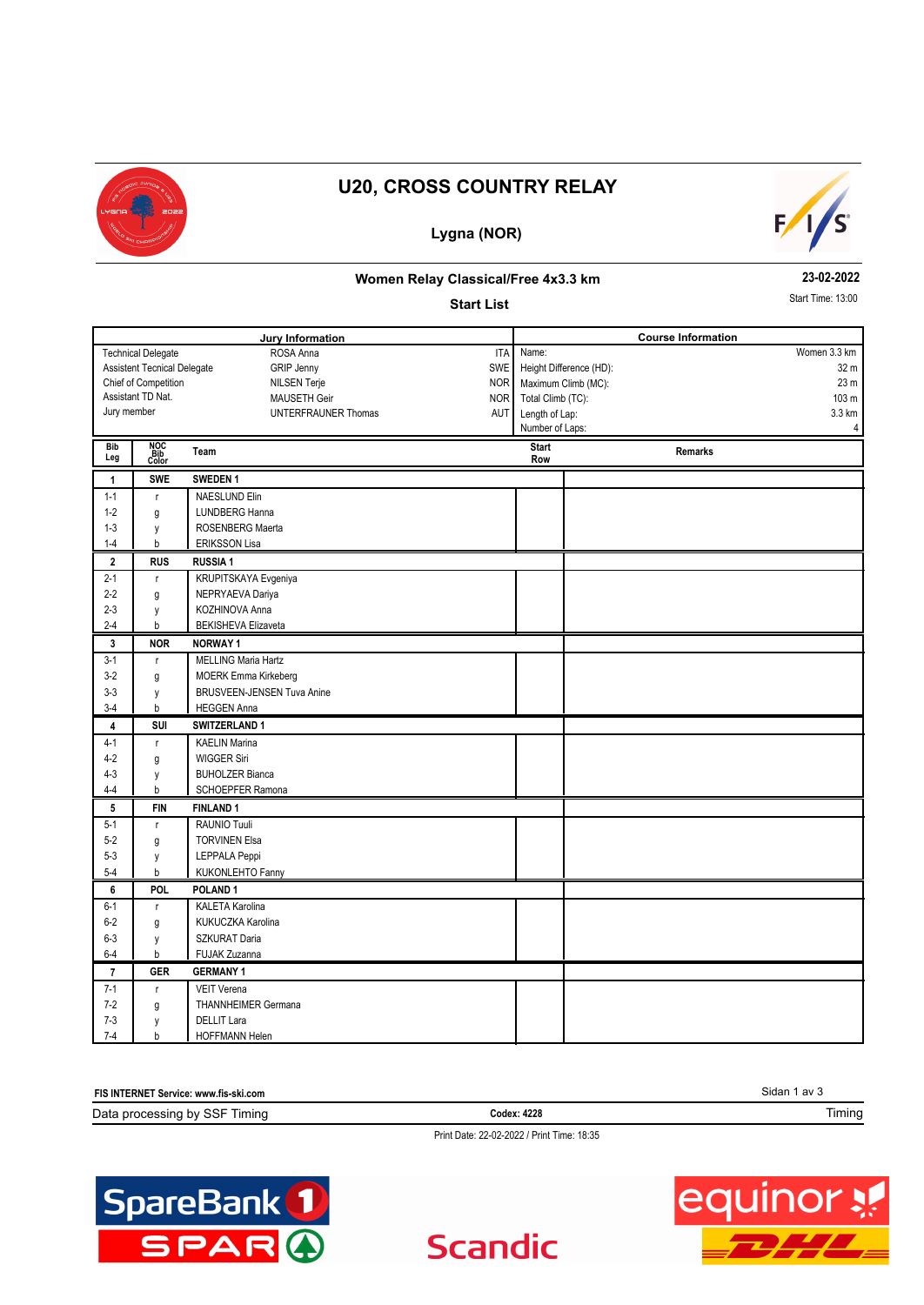

# **U20, CROSS COUNTRY RELAY**

## **Lygna (NOR)**



#### **Women Relay Classical/Free 4x3.3 km**

**Start List**

**23-02-2022** Start Time: 13:00

| Bib<br>Leg | NOC<br>Bib<br>Color | Team                              | <b>Start</b><br>Row | Remarks |
|------------|---------------------|-----------------------------------|---------------------|---------|
| 8          | CAN                 | <b>CANADA1</b>                    |                     |         |
| $8 - 1$    | r.                  | <b>DROLET Jasmine</b>             |                     |         |
| $8 - 2$    | g                   | <b>CULLINAN Sarah</b>             |                     |         |
| $8 - 3$    | y                   | <b>LYONS Jasmine</b>              |                     |         |
| $8 - 4$    | b                   | <b>GAGNON Liliane</b>             |                     |         |
| 9          | <b>FRA</b>          | <b>FRANCE 1</b>                   |                     |         |
| $9 - 1$    | $\mathsf{r}$        | PIERREL Julie                     |                     |         |
| $9-2$      | g                   | PAGNIER Cloe                      |                     |         |
| $9 - 3$    | y                   | <b>COUPAT Liv</b>                 |                     |         |
| $9 - 4$    | b                   | PIGNOT France                     |                     |         |
| 10         | CZE                 | <b>CZECH REPUBLIC 1</b>           |                     |         |
| $10-1$     | $\mathsf{r}$        | PUBALOVA Nela                     |                     |         |
| $10 - 2$   | g                   | RANDAKOVA Hana                    |                     |         |
| $10-3$     | y                   | SIBRAVOVA Eliska                  |                     |         |
| $10 - 4$   | b                   | PROKESOVA Tereza                  |                     |         |
| 11         | <b>ITA</b>          | <b>ITALY 1</b>                    |                     |         |
| $11-1$     | $\mathsf{r}$        | DE MARTIN PINTER Iris             |                     |         |
| $11-2$     | g                   | <b>GALLO Elisa</b>                |                     |         |
| $11-3$     | y                   | SILVESTRI Veronica                |                     |         |
| $11-4$     | b                   | <b>LAURENT Nadine</b>             |                     |         |
| 12         | <b>SLO</b>          | <b>SLOVENIA 1</b>                 |                     |         |
| $12 - 1$   | $\mathsf{r}$        | <b>MALI Klara</b>                 |                     |         |
| $12 - 2$   | g                   | JANEZIC Tia                       |                     |         |
| $12-3$     | y                   | MEDJA Lucija                      |                     |         |
| $12 - 4$   | b                   | MAZI JAMNIK Hana                  |                     |         |
| 13         | <b>UKR</b>          | <b>UKRAINE 1</b>                  |                     |         |
| $13-1$     | r.                  | NIKON Anastasiia                  |                     |         |
| $13-2$     | g                   | SAVINSKA Anastasiia               |                     |         |
| $13-3$     | y                   | <b>SEHLIANYK Marianna</b>         |                     |         |
| $13-4$     | b                   | CHAMARA Mariia                    |                     |         |
| 14         | LTU                 | <b>LITHUANIA1</b>                 |                     |         |
| $14-1$     | r                   | SAVICKAITE Egle                   |                     |         |
| $14-2$     | g                   | <b>DAINYTE</b> leva               |                     |         |
| $14-3$     | y                   | <b>BUCYTE Emilija</b>             |                     |         |
| $14 - 4$   | b                   | <b>BUCYTE Gabija</b>              |                     |         |
| 15         | <b>USA</b>          | <b>UNITED STATES OF AMERICA 1</b> |                     |         |
| $15 - 1$   | r.                  | OLDHAM Kate                       |                     |         |
| $15 - 2$   | g                   | SMITH Samantha                    |                     |         |
| $15-3$     | y                   | SCHAMBERGER Nina                  |                     |         |
| $15 - 4$   | b                   | PALMER-LEGER Sydney               |                     |         |

| FIS INTERNET Service: www.fis-ski.com      | Sidan 2 av 3 |        |  |
|--------------------------------------------|--------------|--------|--|
| Data processing by SSF Timing              | Codex: 4228  | Timing |  |
| Print Date: 22-02-2022 / Print Time: 18:35 |              |        |  |

**Scandic**